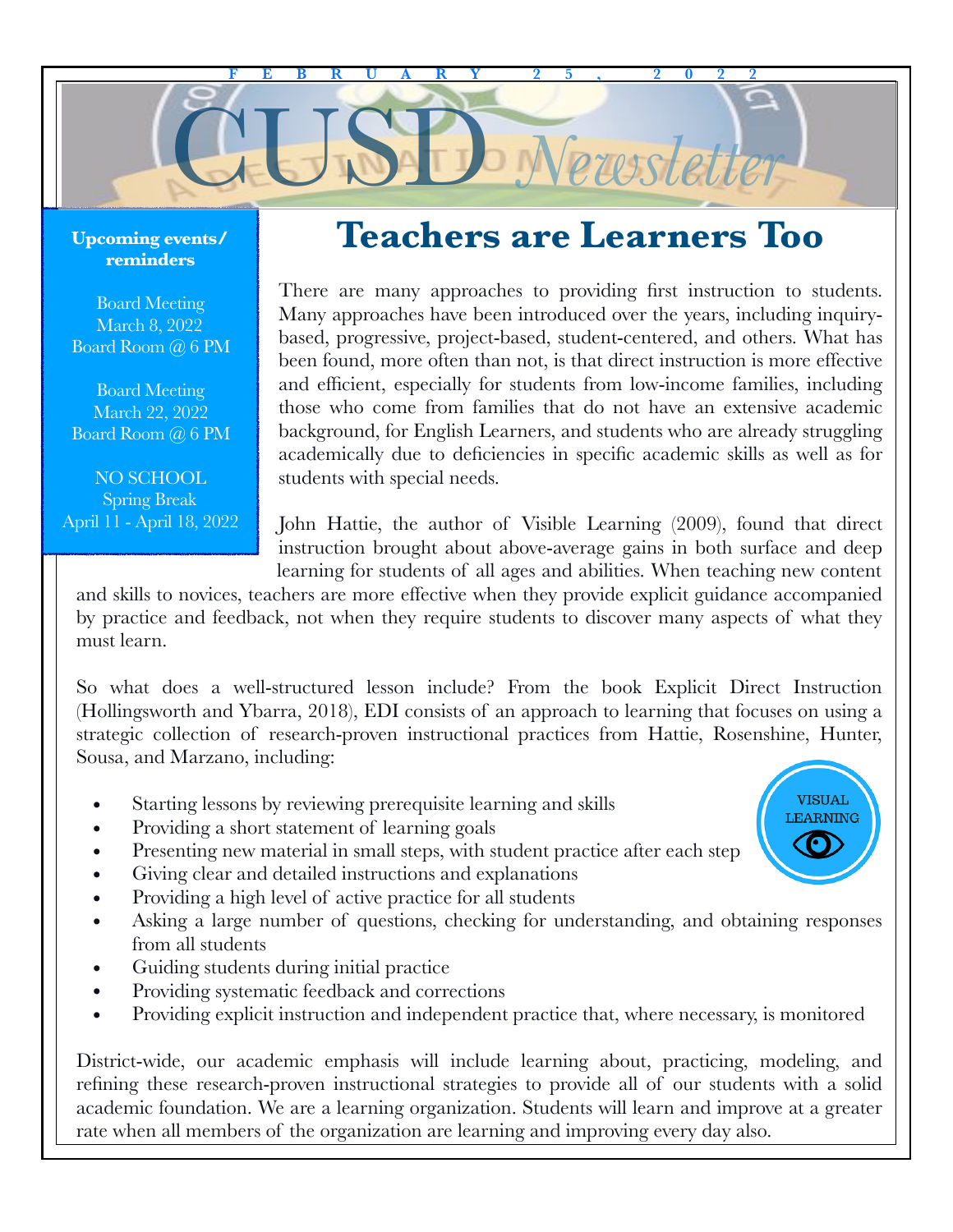Caught in The Act



Jenny Ogando

### **What is your work history, including at CUSD?**

I worked in education grades k-12 for six years in the Dominican Republic, three years with Visalia Unified School District as the principal's secretary, five years as an ELA/History teacher at Lemoore Union School District, and now serving as Vice Principal at John Muir.

## **What is most rewarding to you when working with students or in your job?**

The most rewarding part of my job is making a difference in students' lives, being able to not only help them succeed academically but helping them to have good work ethics and life skills so they can be successful in life as future adults and as members of their community.

#### **What special project(s) are you working on with the students or in your job?**

I am currently trying to tackle tardiness. If students are not in class, they are not learning. I am working with all teachers and admin to create a school-wide program that will address this issue.

#### **Who has been the biggest inspiration in your life?**

While I have received inspiration from many people, two big factors have been my mom and husband. My mom has taught me never to give up and be kind while still being a strong independent woman. My husband has helped me grow as a human being. He has taught me to see the world from a perception outside of my own.

#### **Tell us a little about yourself:**

I am married to an amazing man, and we have one incredible son. While I grew up in California, I lived 13 years in the Dominican Republic, where I worked with the Dominican and Haitian people and helped work along with the deaf and hard of hearing community. Along with my family volunteering our time every week to teach people the Bible, I speak five languages, love to paint, and have a passion for dancing.

#### **If the world were listening, what would you say?**

Obstacles are not to be yielded to but challenge to be met and overcome!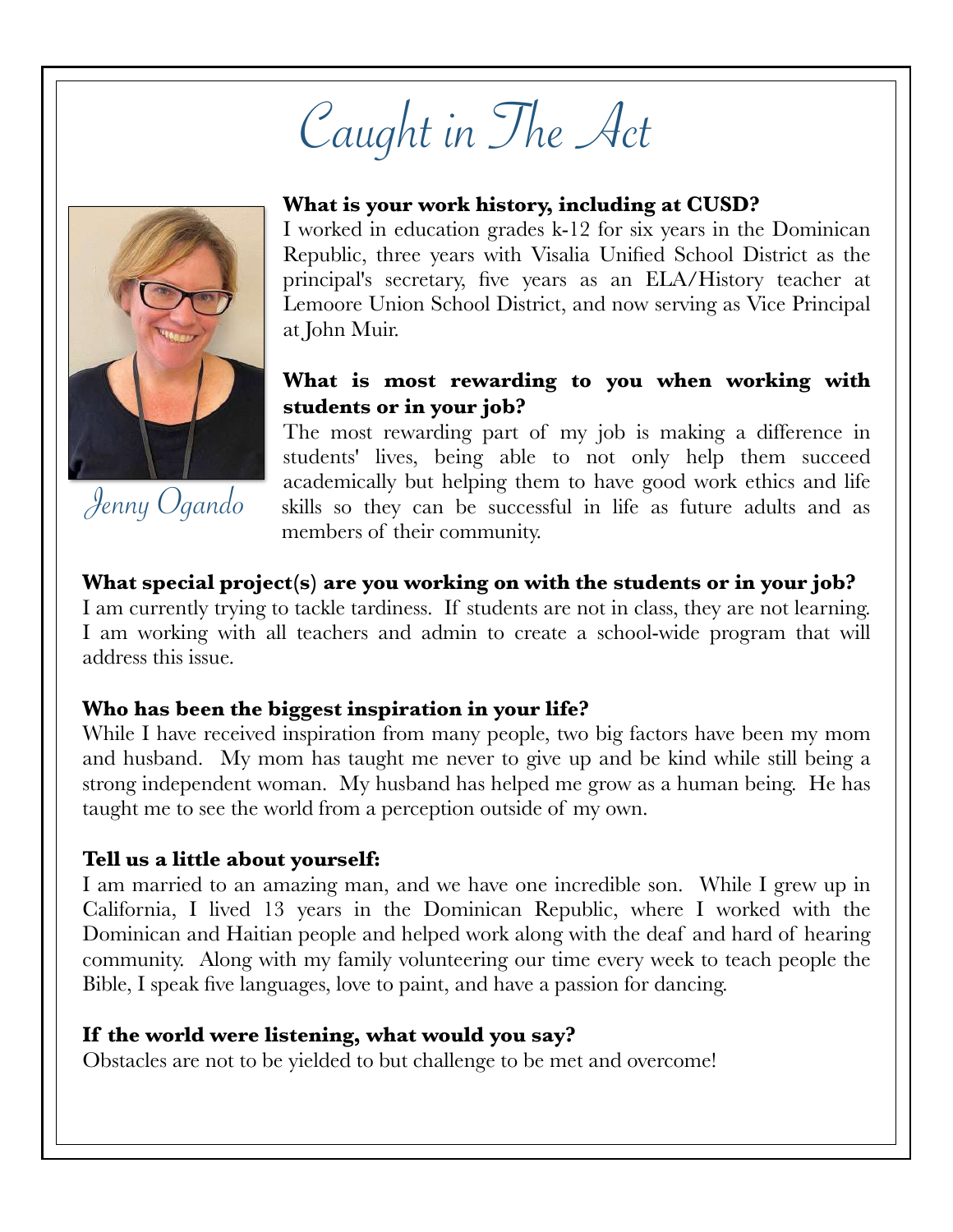# **What is your work history, including at CUSD?**

I was a classroom teacher for 15 years. The majority of my teaching is at the high school level. I taught English in grades 10-12, ASB, and yearbook. I worked at the Kings County Office of Education for four years as an ELA/ELD curriculum consultant. My duties included working with schools across the county to implement and refine their ELD programs and support teachers in ELA standards alignment. I also worked with the Early Childhood Education Department in providing professional development to preschool teachers serving our County preschool students. Finally, I was an instructor for the New Teacher Induction program. I came to CUSD in February 2021 as an Academic Coach at John Muir before transitioning to my current role as Vice Principal at Bret Harte.



Linda Korff-Reis

# **What is most rewarding to you when working with students or in your job?**

I love interacting with the students at Bret Harte! I enjoy going into classrooms to see how students are engaged in learning and seeing the kids' interactions with each other on the playground.

# **What special project(s) are you working on with the students or in your job?**

Right now, I am providing support to Laurie Haas and the rest of the Bret Harte team in any way that I can. As a new administrator, I am learning campus procedures and systems and getting to know the students and staff.

# **Who has been the biggest inspiration in your life?**

My mom is my biggest inspiration. My mom didn't graduate from high school due to being pregnant. She was a single mom who worked hard to ensure that my siblings and I had everything we needed. Education was very important to her, and she taught me the value of having an education and how it could positively impact my life. My mom passed away seven years ago; she would have been proud and excited to see how my career in education is changing.

# **Tell us a little about yourself:**

I've been married to my husband Darrell for 22 years, and we have three kids: Ethan is our oldest; he's a sophomore in college at Montana State University, studying economics. Our middle daughter, Sydney, will graduate from high school in May and wants to study nursing. She hasn't made her final decision about where she will attend college. Our youngest son is Sawyer, and he's a freshman at Hanford West. He's in the band and is on the water polo and swim teams. I'm the youngest of five kids. I love to read and cook when I have time. My family and friends are very important to me, and I spend as much free time with them as possible.

# **If the world were listening, what would you say?**

That's a difficult question. I think I would like the world to know everyone is doing their best. Families are doing their best in preparing their children for school, students are doing their best in the classrooms, and teachers are doing their best in educating our students.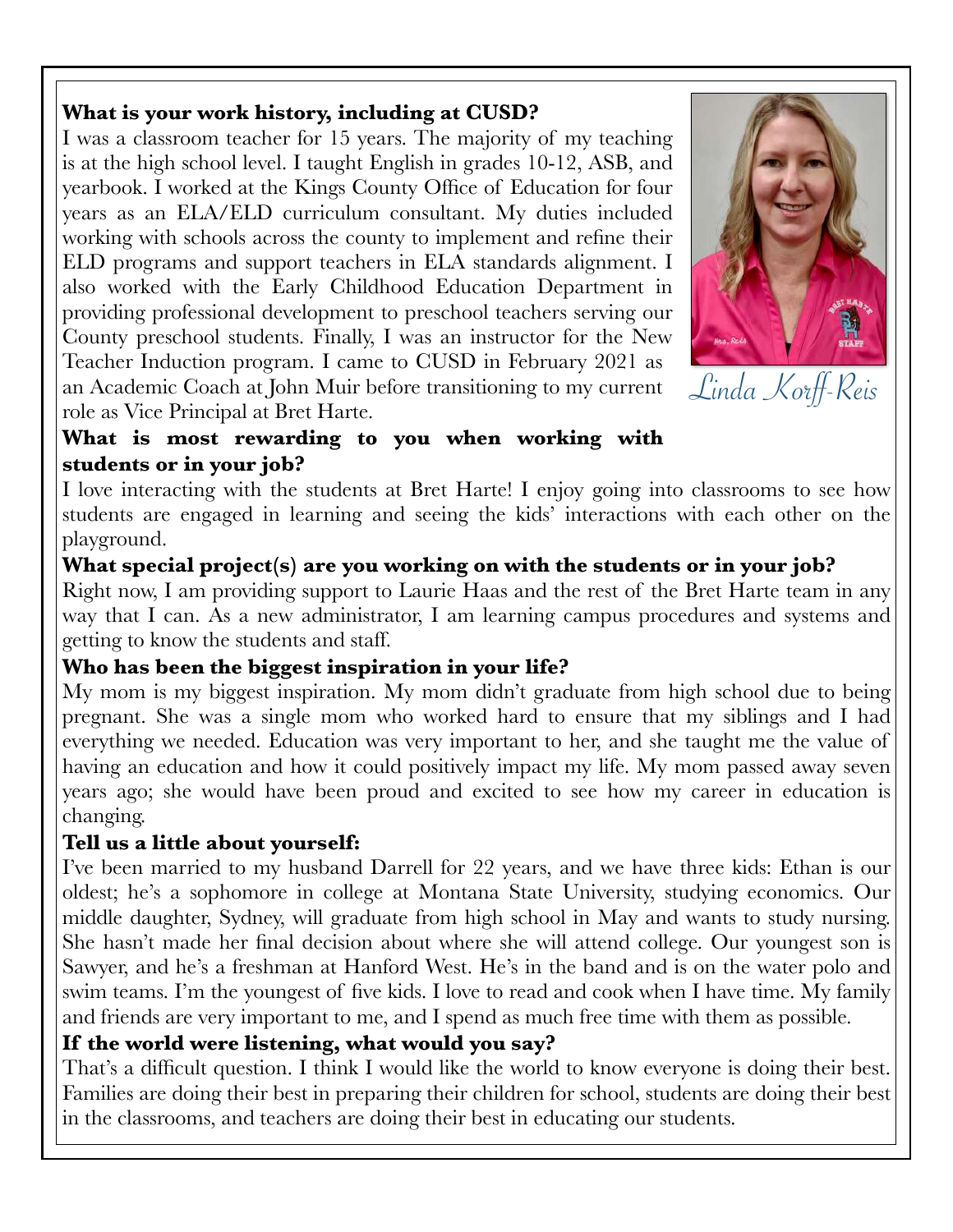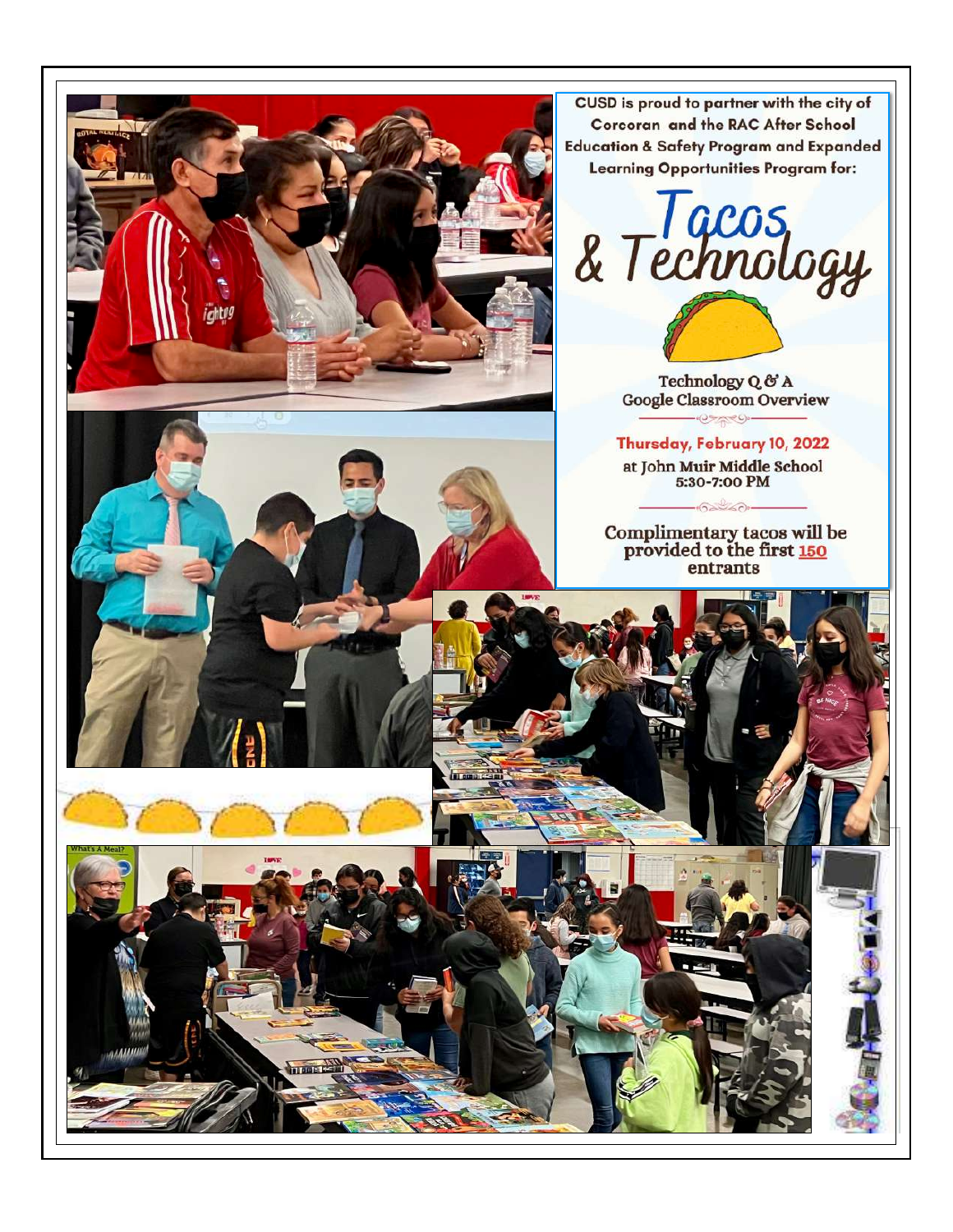